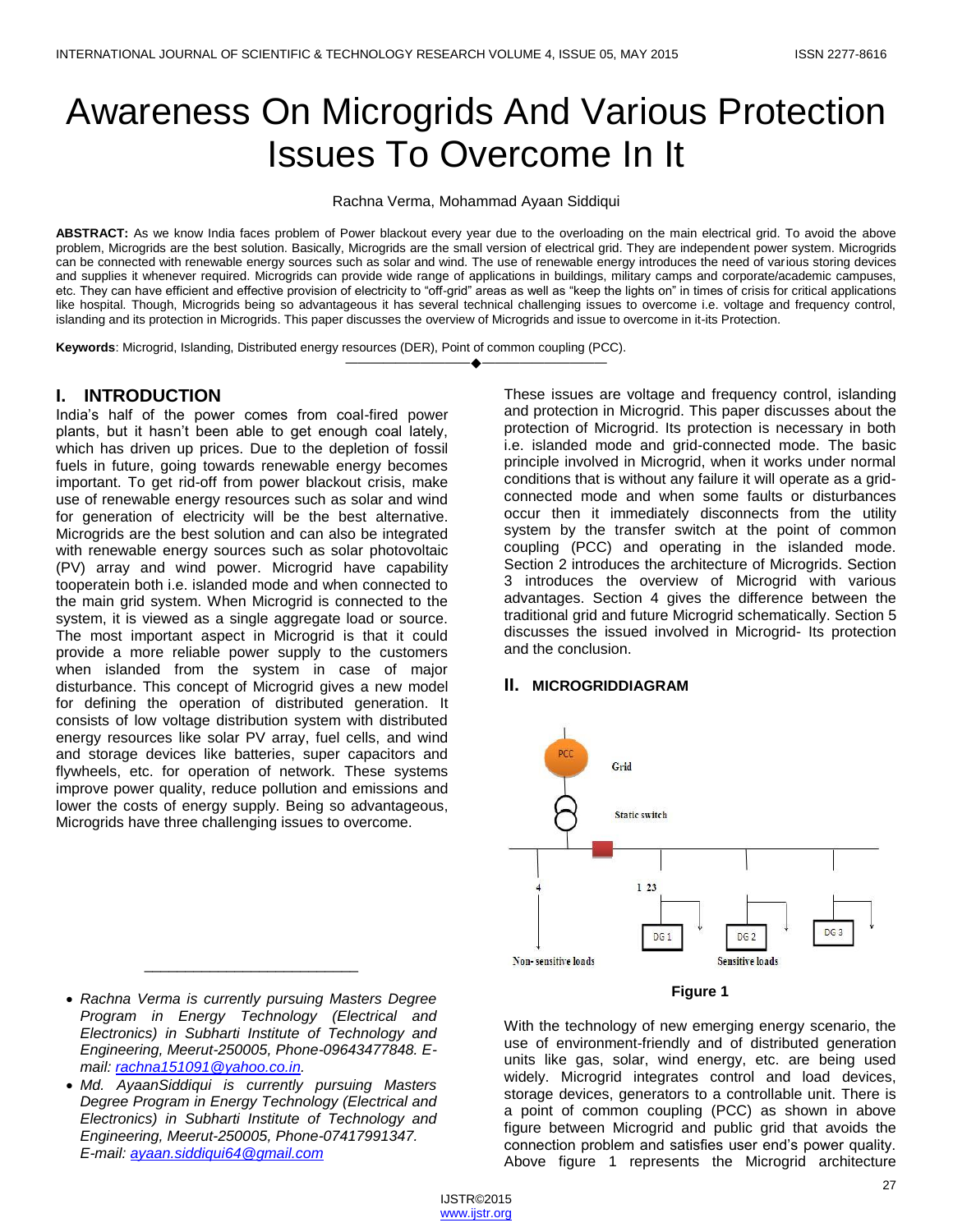diagram. It consists of basic radial feeders that are, when source is present only at one end of the transmission line, which could be a part of distribution system. There is a single point of connection to the useful (utility) grid called the point of common coupling (PCC). Some feeders as in figure from 1 to 3 have sensitive loads, which require local generation whereas non-sensitive loads do not have local generation. Feeders 1 to 3 have the capability to island from the grid with the help of static switch that can separate all the 3 DG's control the operation using only local voltages and currents measurements. When there is a fault in the system while supplying power, the switch will be opened isolating the sensitive loads from the power grid. Non sensitive loads ride through the event. Generation of electricity is sufficient to meet the load's demand. When Microgrid in grid-connected mode, power that comes from the local generation can be supervised to the non-sensitive loads.

## **III. OVERVIEW OF MICROGRID WITH VARIOUS ADVANTAGES**

Microgrid are independently controlled (small) electric





networks, powered by local units (distributed generation). The Microgrid with distributed generation (first approach) is shown in figure 2 above. Microgrid are considered to be locally confined and independently controlled electric power grids in which a distribution architecture integrates loads and distributed energy resources—i.e. local distributed generators and energy storage devices—which allows the Microgrid to operate connected or isolated to a main grid. Newer approach of Microgrid with distributed generation is shown below.



**Figure 3**

#### **Advantages:**

- In peak load periods it prevents utility grid failure by reducing the load on the grid.
- Environmental friendly by the use of low or zero emission generators.
- Operates in both grid-connected or islanded mode.
- Easier to control.
- More modular.

The Microgrid includes a variety of distributed energy resources (DER) units and different types of end users of electricity and/or heat. DER units include both distributed generation (DG) and distributed storage (DS) units with different capacities and characteristics.DG can be defined as "a subset of distributed resources (DR)". DR is "sources of electric power that is not directly connected to a bulk power transmission system. DR includes both generators and energy storage technologies". DG "involves the technology of using small-scale power generation technologies located in close proximity to the load being served". Thus, Microgridis electric networks utilizing DR to achieve independent control from a large widespread power grid. Thevarioussystem components required by distributed generation are generation units i.e. microsources (PV modules, fuel cells, microturbines, wind energy), energy storage (batteries, super capacitors, flywheel), loads (main grid, electronic load) and power electronic interfaces(inverters, rectifier).General advantages offered by DER units are Redundancy, Modularity, Fault tolerance, Efficiency, Reliability, Easy maintenance, smaller size, Lower design cost.